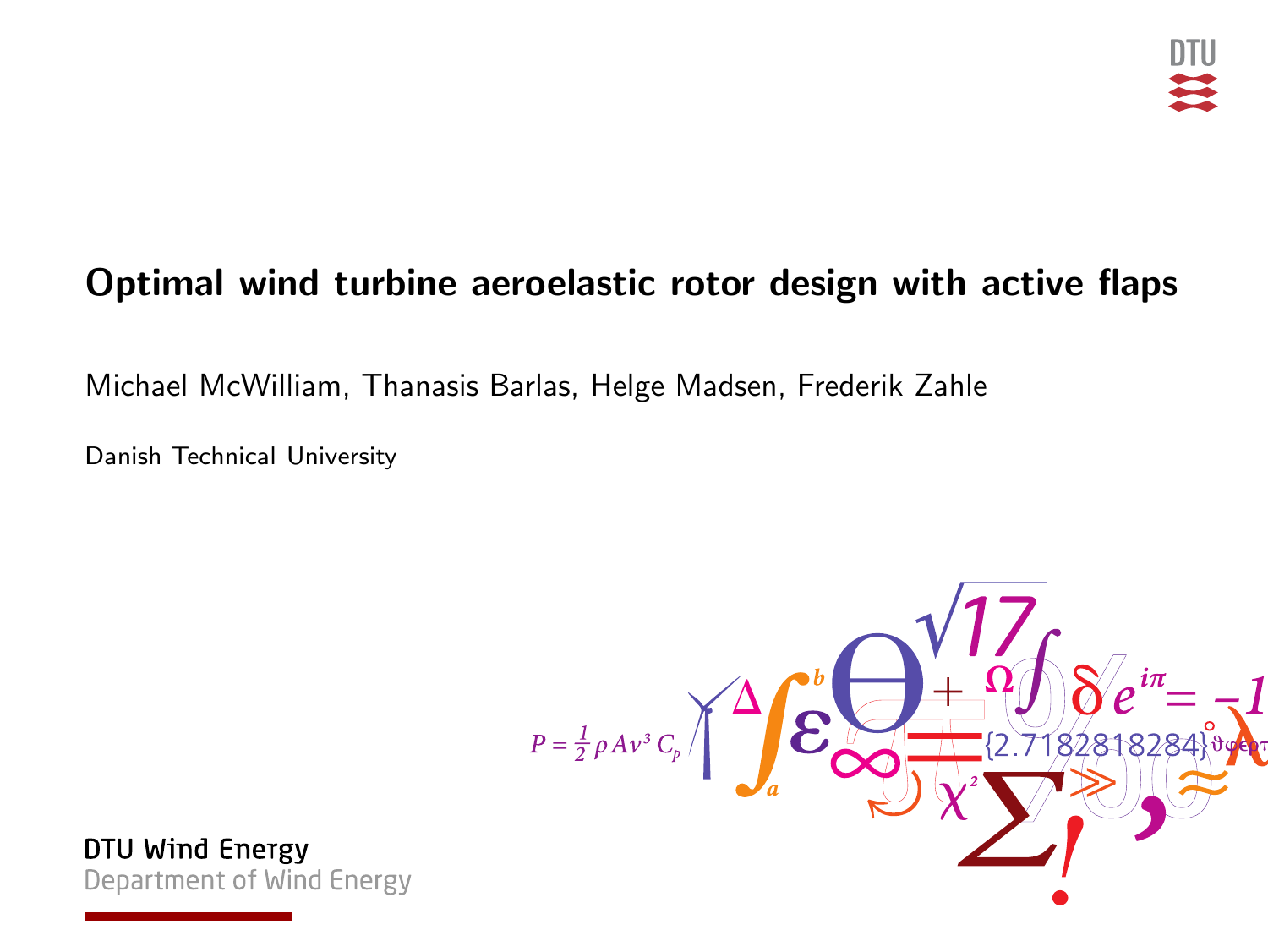#### **Outline**



- The HAWTOpt2 Framework
- Optimization Results
- Closing statements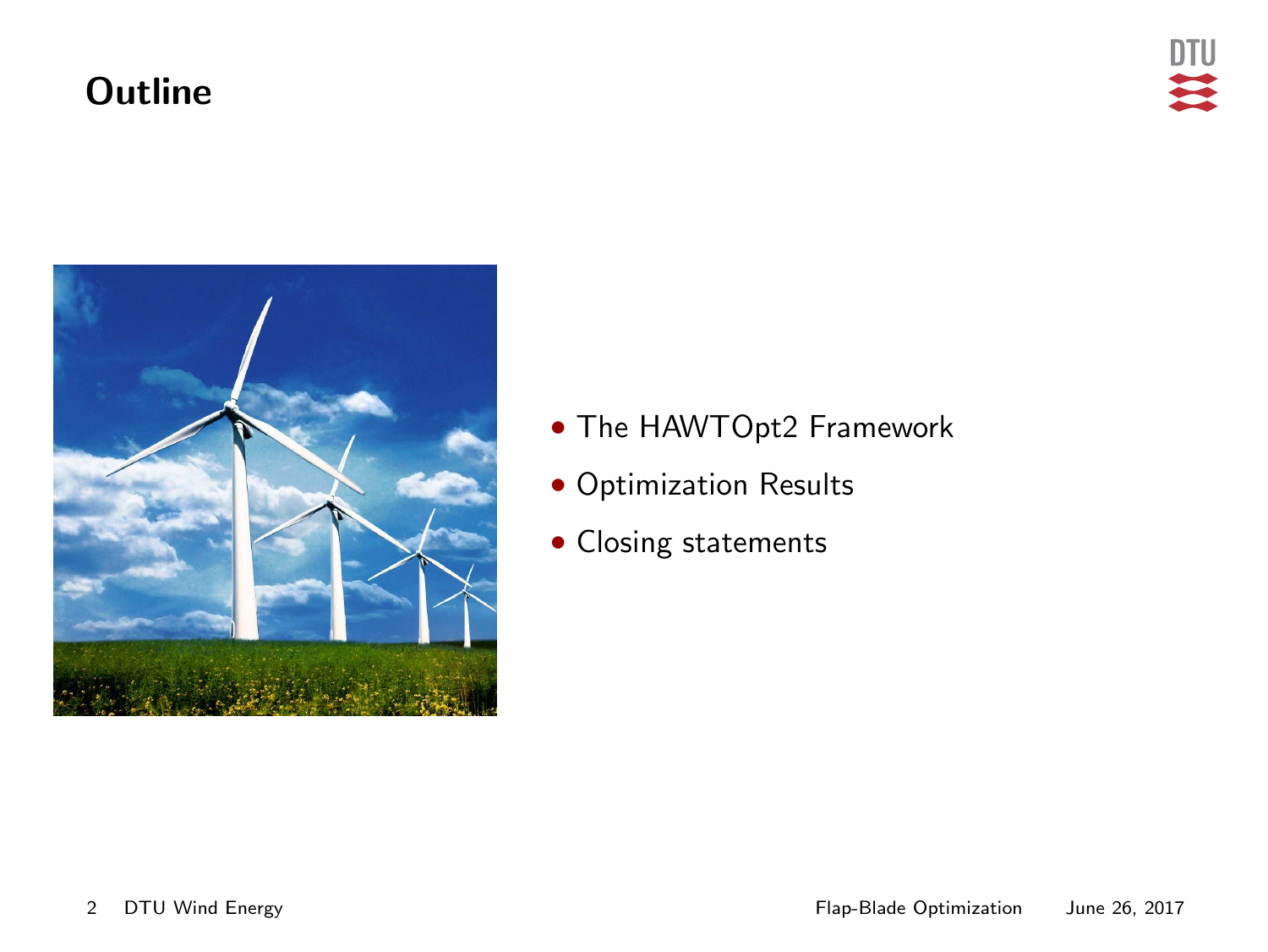# The HAWTOpt2 Work-flow

- IPOPT Optimization Algorithm
- Uses OpenMDAO for the glue code
- Cross Section Module (BECAS)
- Steady and Unsteady Aeroelastic Models (HAWC2)

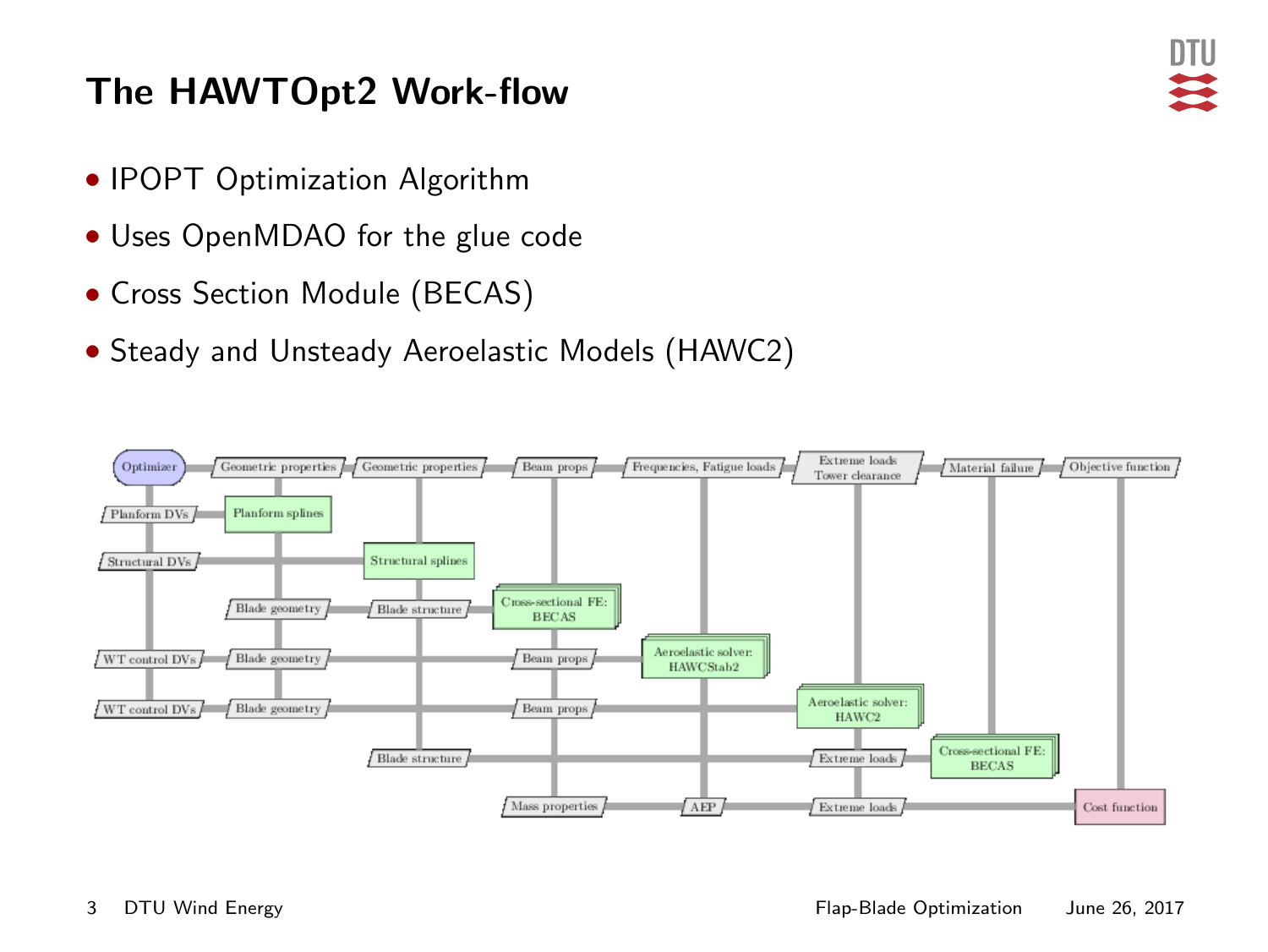### Internal Structure Design Variables

- DP's control web positions and panel sizes
- Thickness design variables for main load carrying laminates
- Can have fiber angle design variables (not used here)

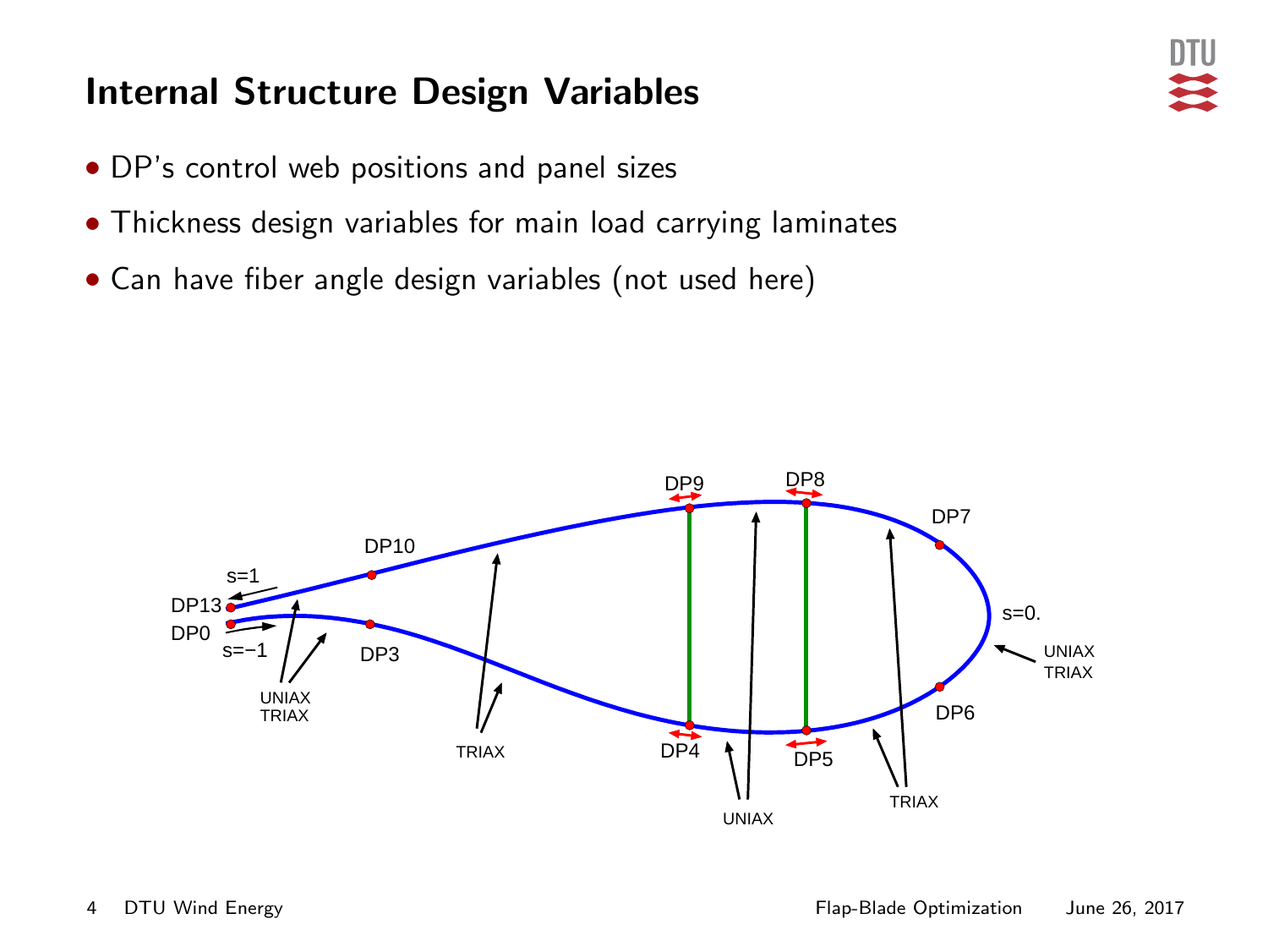#### Optimization Formulation

- Maximize AEP
- Using planform and structural design variables
- Subject to geometric and load constraints

$$
\begin{aligned} & \underset{\mathbf{x}_p,\mathbf{x}_s,\mathbf{x}_{oper}}{\text{minimize}} & & f(\{\mathbf{x}_p,\mathbf{x}_s|\mathbf{x}_{oper},\mathbf{p},w) \\ & \text{subject to} && \mathbf{g}(\mathbf{x}_p)\leq \mathbf{0}, \\ &&& \mathbf{h}_{\mathbf{g}}(\mathbf{x}_s)\leq \mathbf{0}, \\ &&& \mathbf{h}_{\mathbf{s}}(\mathbf{x}_s)\leq \mathbf{0}, \\ &&& \mathbf{k}(\{\mathbf{x}_p,\mathbf{x}_s\})\leq \mathbf{0} \end{aligned}
$$

Where:

$$
f(\{\mathbf{x}_p, \mathbf{x}_s, \mathbf{x}_{oper}\}, \mathbf{p}) = \frac{AEP(\{\mathbf{0}, \mathbf{0}, \mathbf{0}\}, \mathbf{p})}{AEP(\{\mathbf{x}_p, \mathbf{x}_s, \mathbf{x}_{oper}\}, \mathbf{p})}
$$

DTU 芸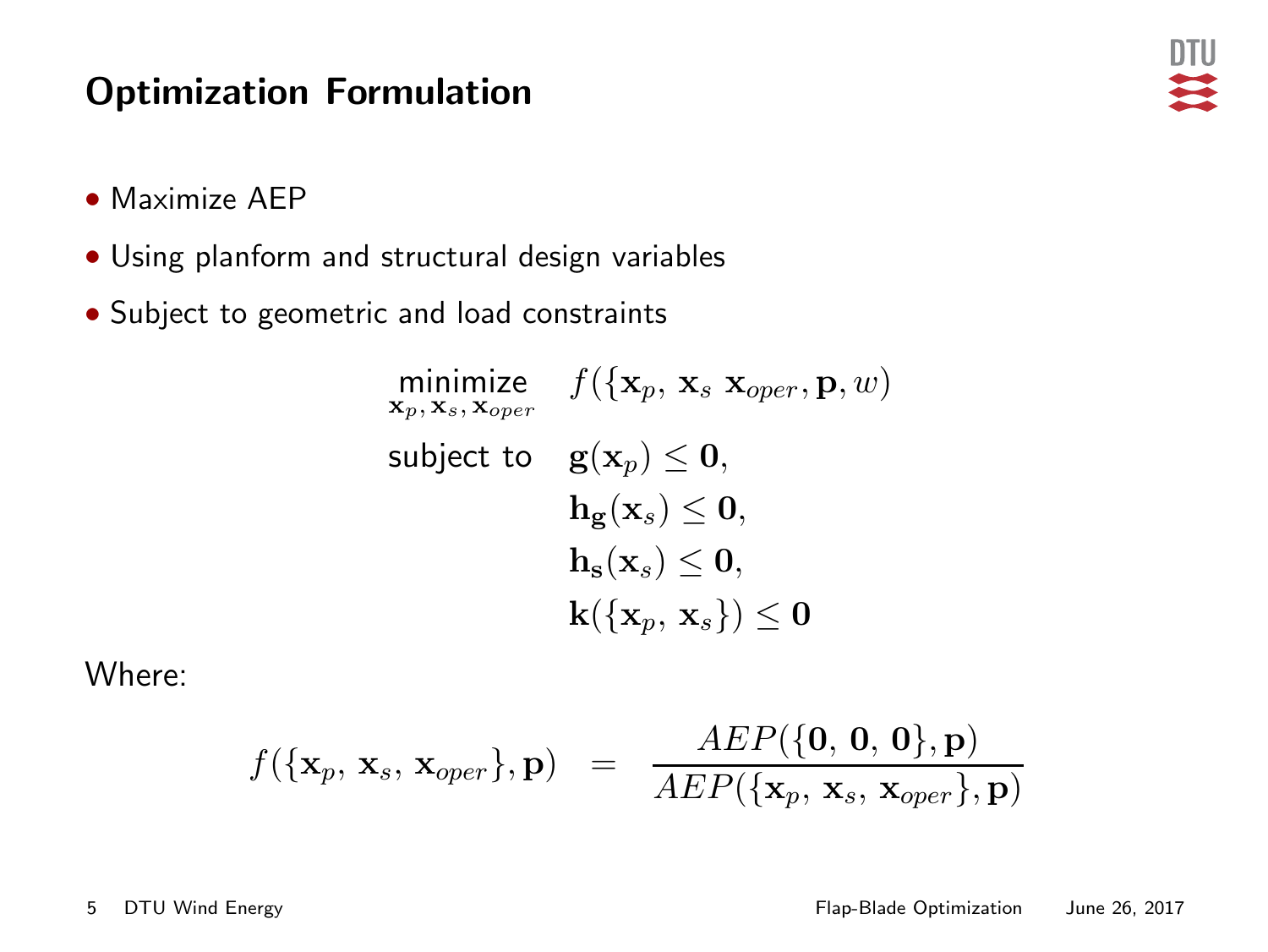#### Design Variables

| <b>Parameter</b>     | # of $D\overline{Vs}$ | Comment                                              |
|----------------------|-----------------------|------------------------------------------------------|
| Chord                | 6                     |                                                      |
| Twist                | 5                     | Root twist fixed                                     |
| Relative thickness   | 3                     | Root and tip relative thickness fixed                |
| Blade prebend        | 4                     |                                                      |
| Blade precone        |                       |                                                      |
| Blade length         |                       |                                                      |
| Tip-speed ratio      |                       |                                                      |
| Trailing edge uniax  | 2                     | Pressure/suction side                                |
| Trailing edge triax  | 2                     | Pressure/suction side                                |
| Trailing panel triax | 2                     | Pressure/suction side                                |
| Spar cap uniax       | 4                     | Pressure/suction side                                |
| Leading panel triax  | 2                     | Pressure/suction side                                |
| Leading edge uniax   | $\overline{2}$        | Pressure/suction side                                |
| Leading edge triax   | $\overline{2}$        | Pressure/suction side                                |
| DP4                  | 5                     | Pressure side spar cap position/rear web attachment  |
| DP <sub>5</sub>      | 5                     | Pressure side spar cap position/front web attachment |
| DP <sub>8</sub>      | 5                     | Suction side spar cap position/front web attachment  |
| DP <sub>9</sub>      | 5                     | Suction side spar cap position/rear web attachment   |
| Flap Angle           | 5                     | Flap angle at 5 wind speeds                          |
| <b>Total</b>         | 65                    |                                                      |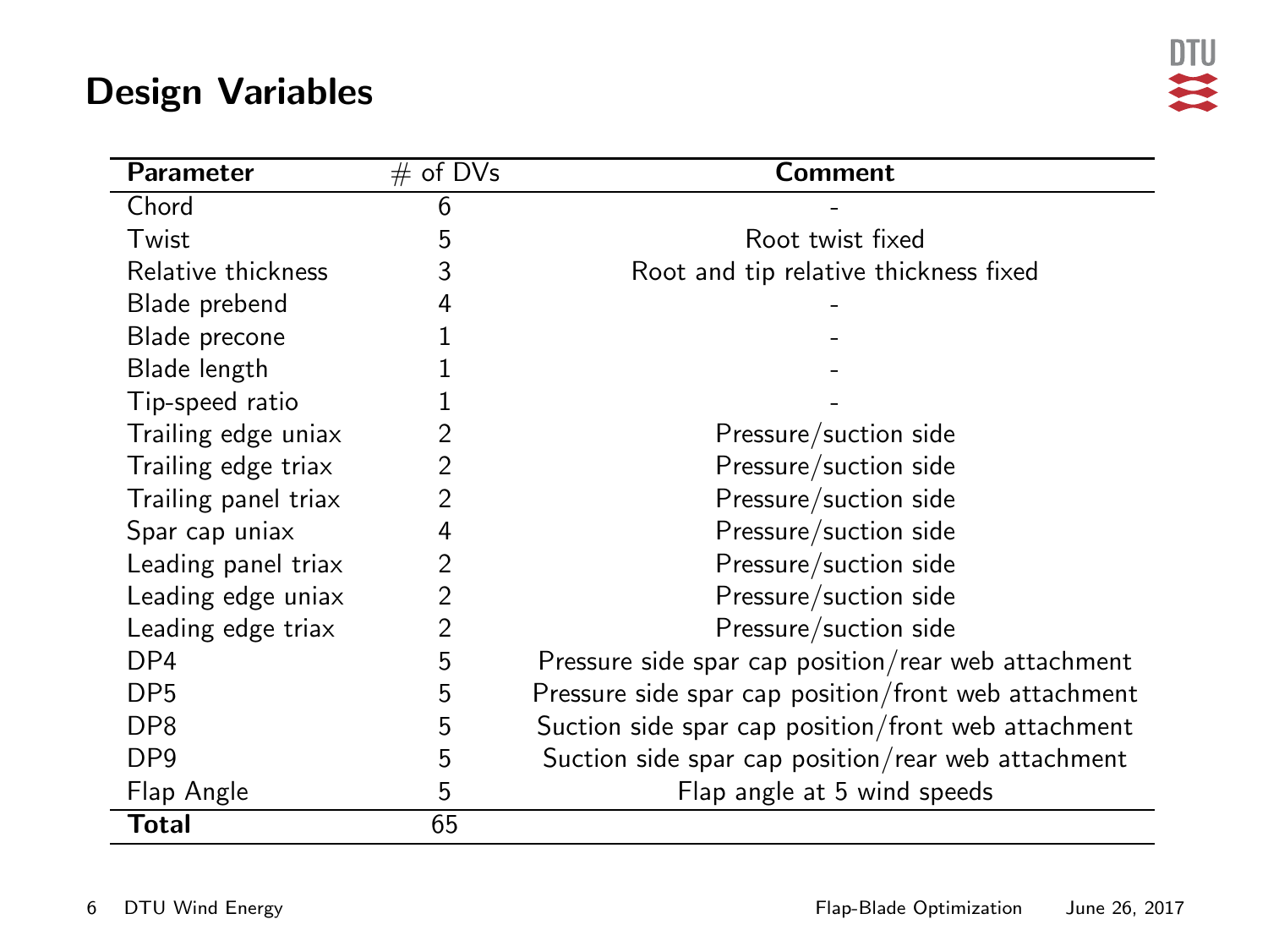# 一定

#### **Constraints**

| Constraint                 | Value                       | Comment                                     |
|----------------------------|-----------------------------|---------------------------------------------|
| max(chord)                 | $\overline{<}6.2 \text{ m}$ | Maximum chord limited for transport.        |
| max(prebend)               | < 6.2 m                     | Maximum prebend limited for transport.      |
| max(rotor cone angle)      | $>-5$ deg                   |                                             |
| min(relative thickness)    | > 0.24                      | Same airfoil series as used on the DTU      |
|                            |                             | 10MW RWT.                                   |
| min(material thickness)    | > 0.0                       | Ensure FFD splines do not produce neg-      |
|                            |                             | ative thickness.                            |
| $t/w_{\text{sparcap}}$     | > 0.08                      | Basic constraint to avoid spar cap buck-    |
|                            |                             | ling.                                       |
| min(tip tower distance)    | $>$ ref value               | DLC1.3 operational tip deflection cannot    |
|                            |                             | exceed that of the DTU 10MW RWT.            |
| Blade root flapwise mo-    | $<$ ref value               | DLB loads cannot exceed starting point.     |
| ments (MxBR)               |                             |                                             |
| Blade root edgewise mo-    | $<$ ref value               | DLB loads cannot exceed starting point.     |
| ments (MyBR)               |                             |                                             |
| Tower bottom fore-aft mo-  | $<$ ref value               | DLB loads cannot exceed that starting       |
| ments (MxTB)               |                             | point.                                      |
| Rotor torque               | $<$ ref value               | Ensure that the rotational speed is high    |
|                            |                             | enough below rated to not exceed gener-     |
|                            |                             | ator maximum torque.                        |
| Blade mass                 | $<$ 1.01 $*$ ref value      | Limit increase in blade mass to maintain    |
|                            |                             | equivalent production costs.                |
| Blade mass moment          | $<$ 1.01 $*$ ref value      | Limit increase in blade mass moment to      |
|                            |                             | minimize edgewise fatigue.                  |
| Lift coefficient @ $r/R =$ | < 1.35                      | Limit operational lift coefficient to avoid |
| $[0.5 - 1.]$               |                             | stall for turbulent inflow conditions.      |
| Ultimate strain criteria   | < 1.0                       | Aggregated material failure in each sec-    |
|                            |                             | tion for 12 load cases.                     |
| Flap Angle                 | $-15.0 > \beta > 15.0$      | Flap angle stays within 15 degree bounds    |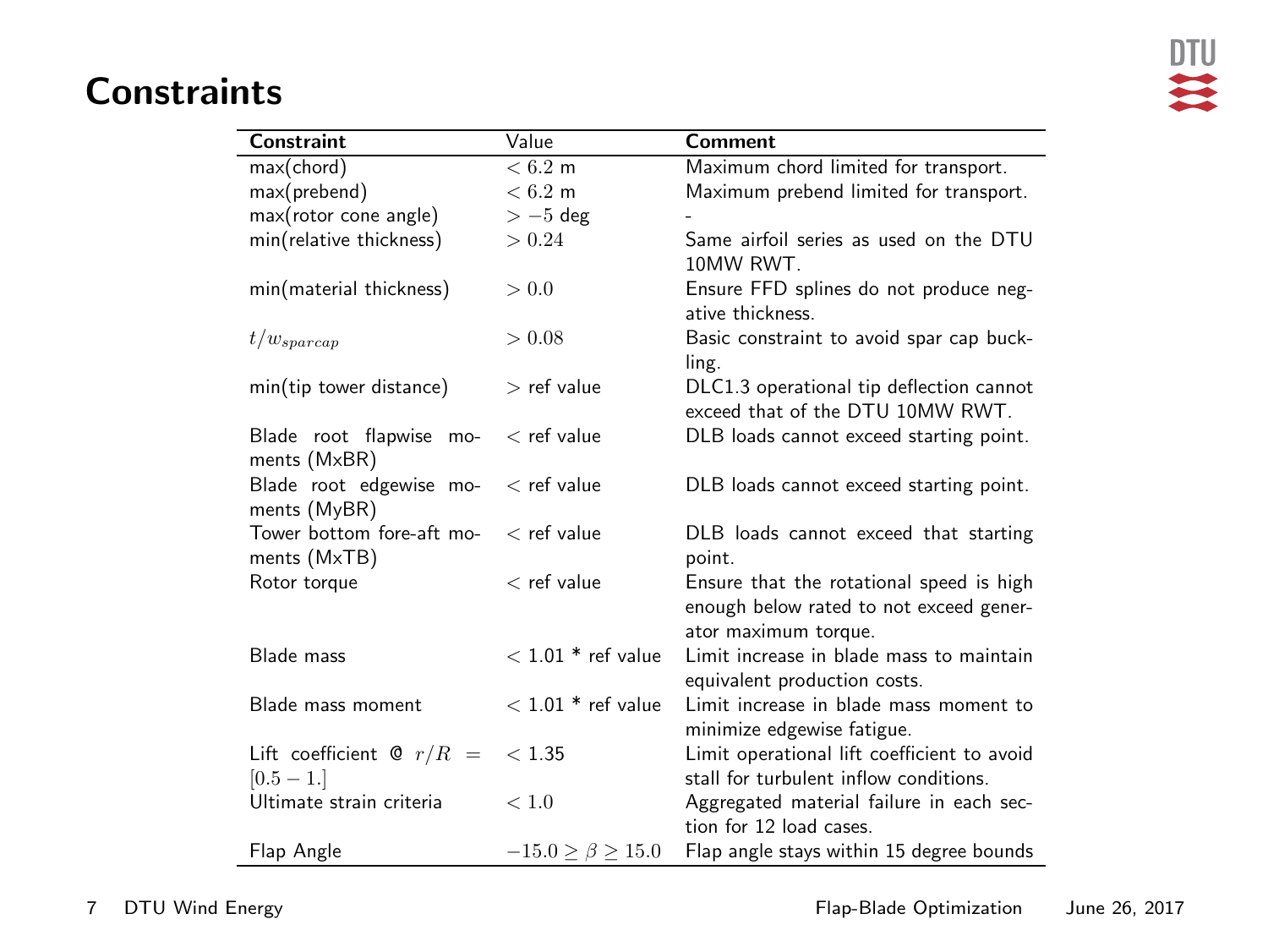# Flap Configuration



- Flap only deflected in below rated conditions
- Flap operates in a quasi-steady mode

| DTU 10MW Reference Wind Turbine |                  |  |  |  |
|---------------------------------|------------------|--|--|--|
| Rated power                     | <b>10 MW</b>     |  |  |  |
| Rotor diameter                  | 178.3 m          |  |  |  |
| Rated rotor speed               | 9.6 rpm          |  |  |  |
| Rated wind speed                | 11.4 m/s         |  |  |  |
| Cut-in, cut-out wind speed      | $4 m/s$ , 25 m/s |  |  |  |
| Gearbox Ratio                   | 50.0             |  |  |  |
| <b>Pitch Rate Limit</b>         | $10^{\circ}/s$   |  |  |  |

| <b>Flap configuration</b> |                                 |  |  |
|---------------------------|---------------------------------|--|--|
| Chordwise extension       | 10%                             |  |  |
| Deflection angle limits   | $+10o$                          |  |  |
| Spanwise length           | 25.9m (30% blade length)        |  |  |
| Spanwise location         | 59,59m-85,50m (from blade root) |  |  |
| Airfoil                   | FFA-W3-241                      |  |  |
| Max AC <sub>i</sub>       | 0.4                             |  |  |
| Deflection rate limit     | $100\frac{v}{s}$                |  |  |
| Actuator time constant    | 100ms                           |  |  |
|                           |                                 |  |  |

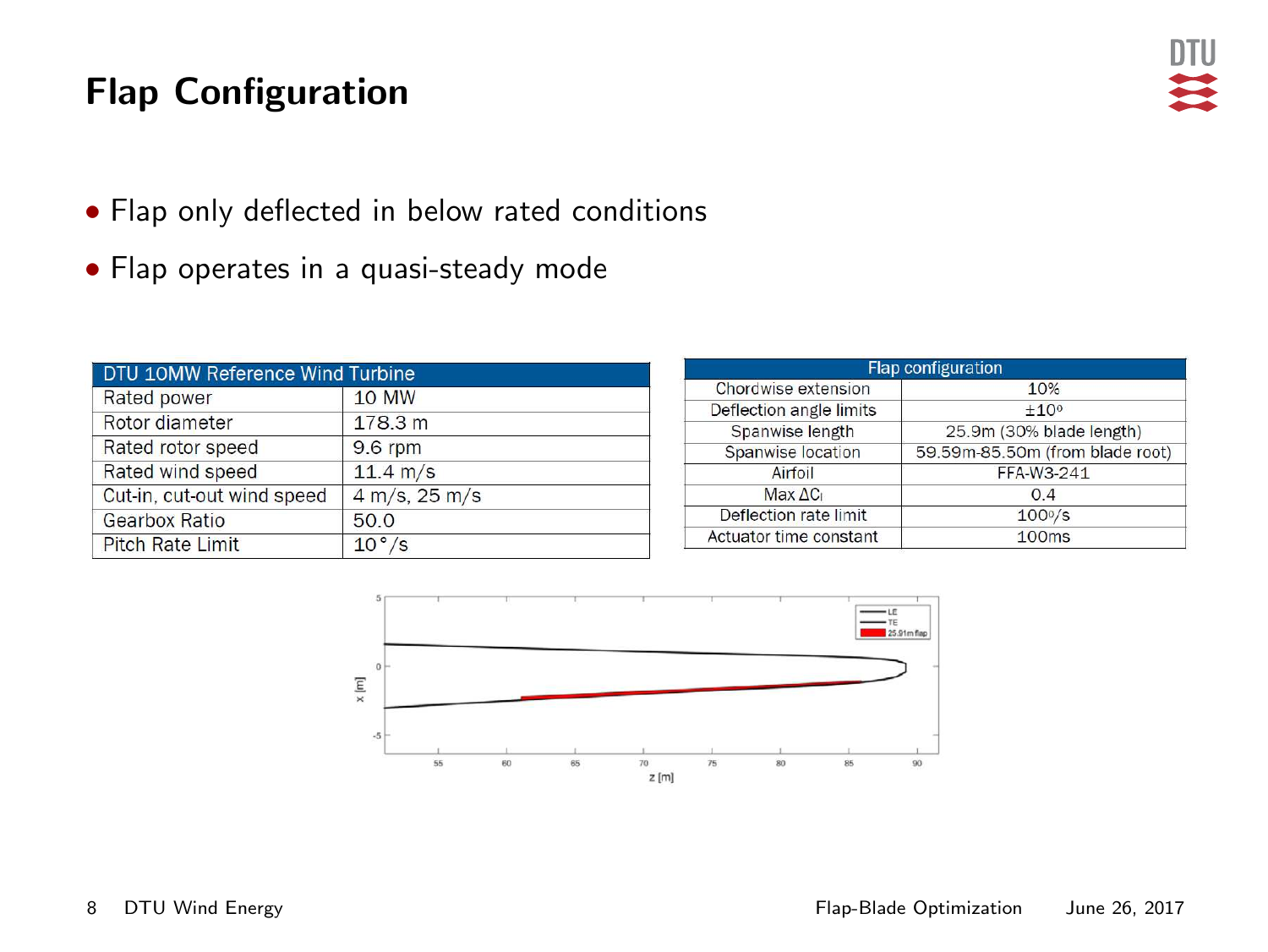# Optimal Solution

- Blade optimization not totally converged
- Pareto front shows consistent 1% improvement in AEP
- Add-on flap only gives 0.51% improvement



Base Line vs. Flan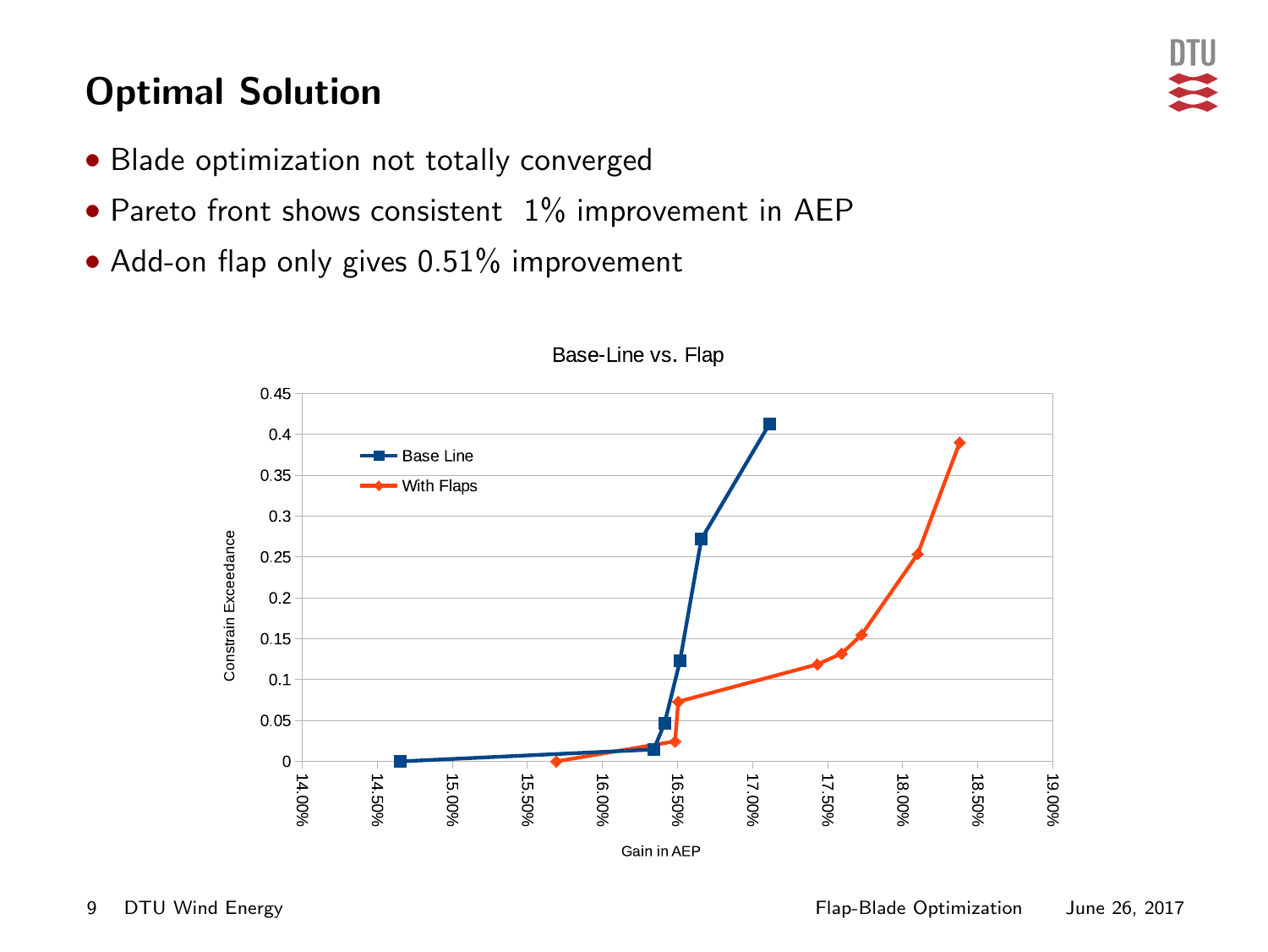### Flap Deflection



- Both start at negative angles, increase the decrease with increasing wind speed
- Co-design allowed more aggressive utilization of the flaps

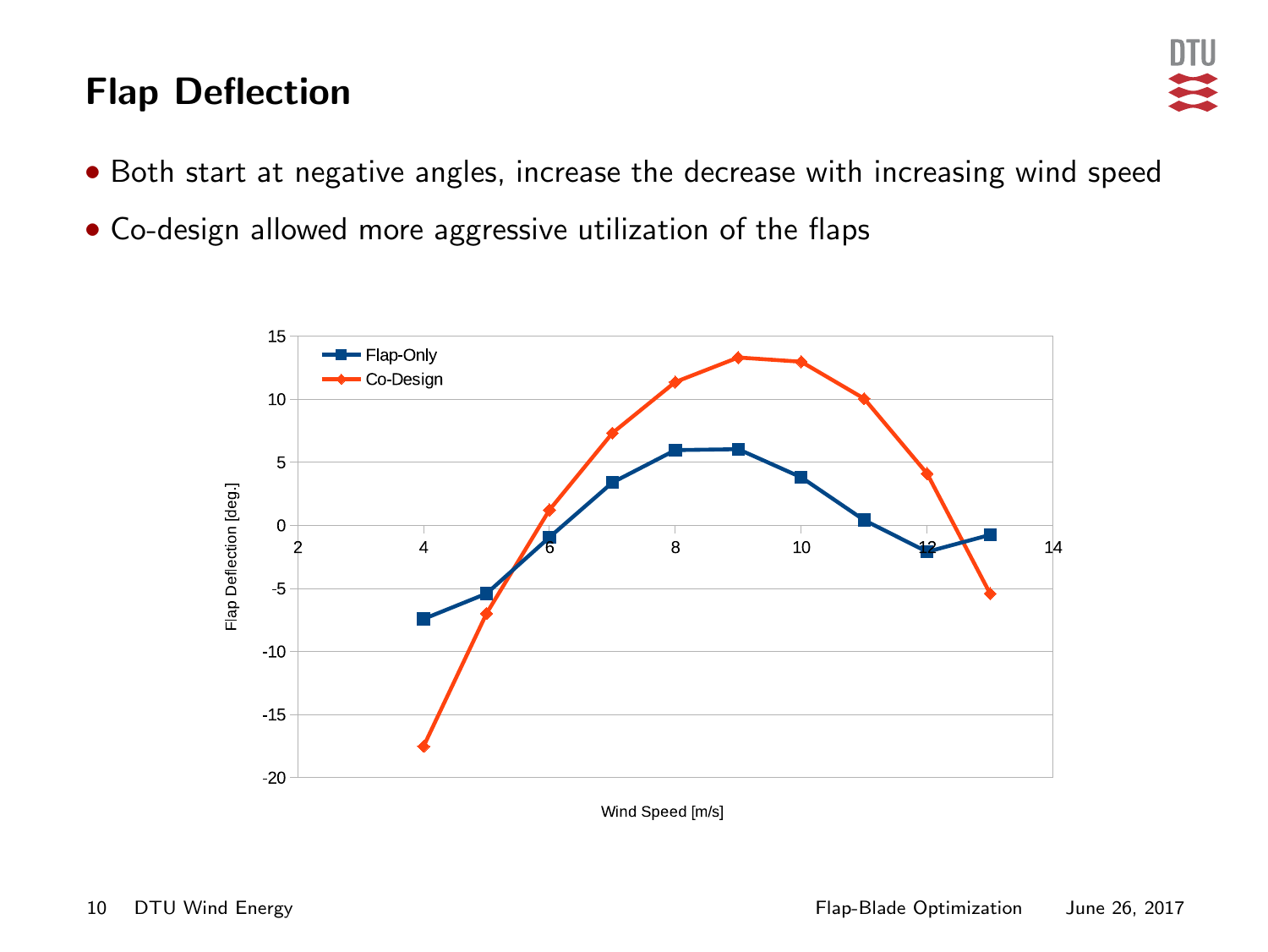## Length and Speed

- Co-design produced a 0.5% longer blade
- Co-design produced a slower rotor



Ref Baseline Codesign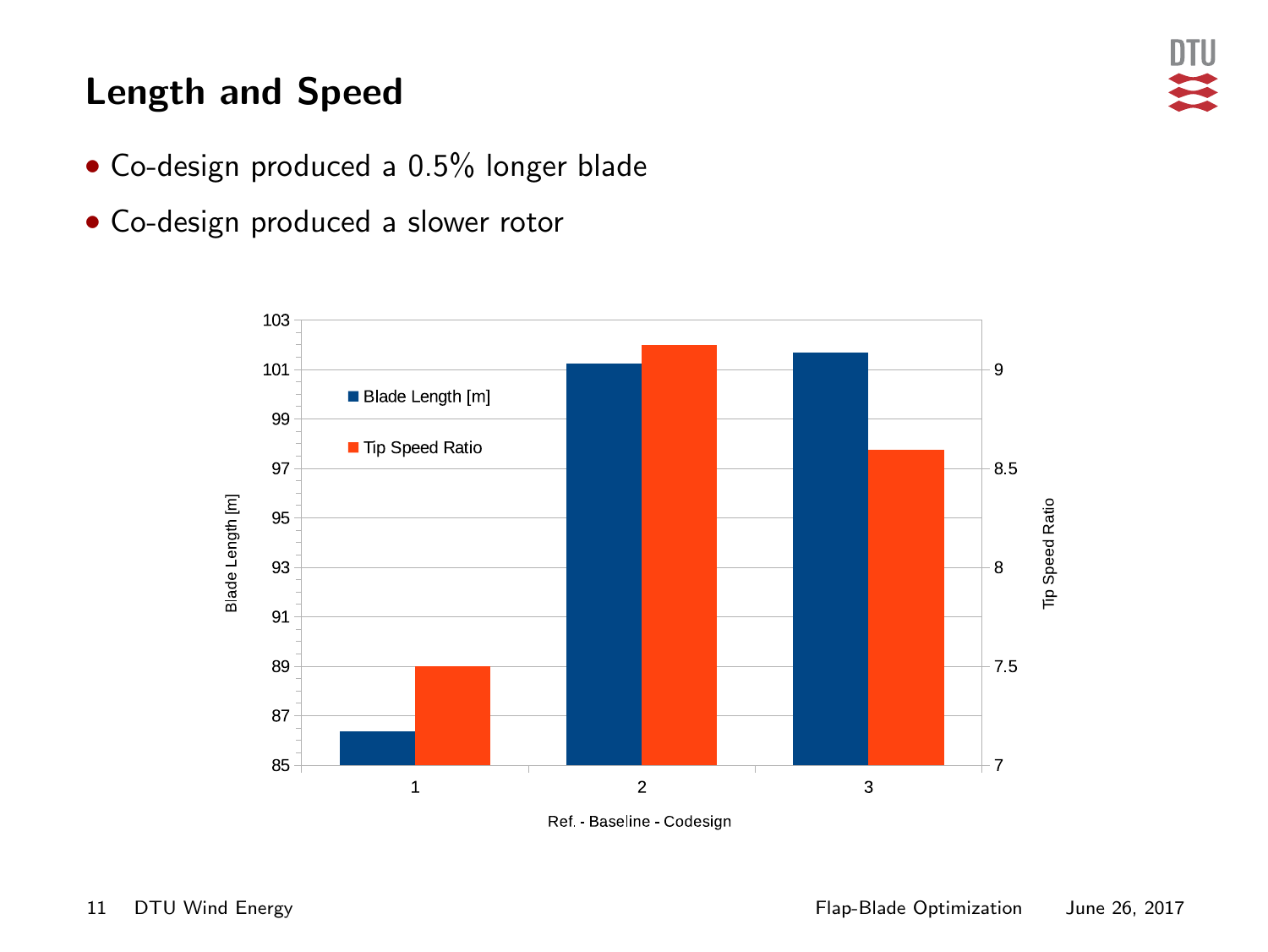### Blade Chord



- Baseline moves solidity from the tip to the root
- Co-design has overall decreased solidity but similar distribution

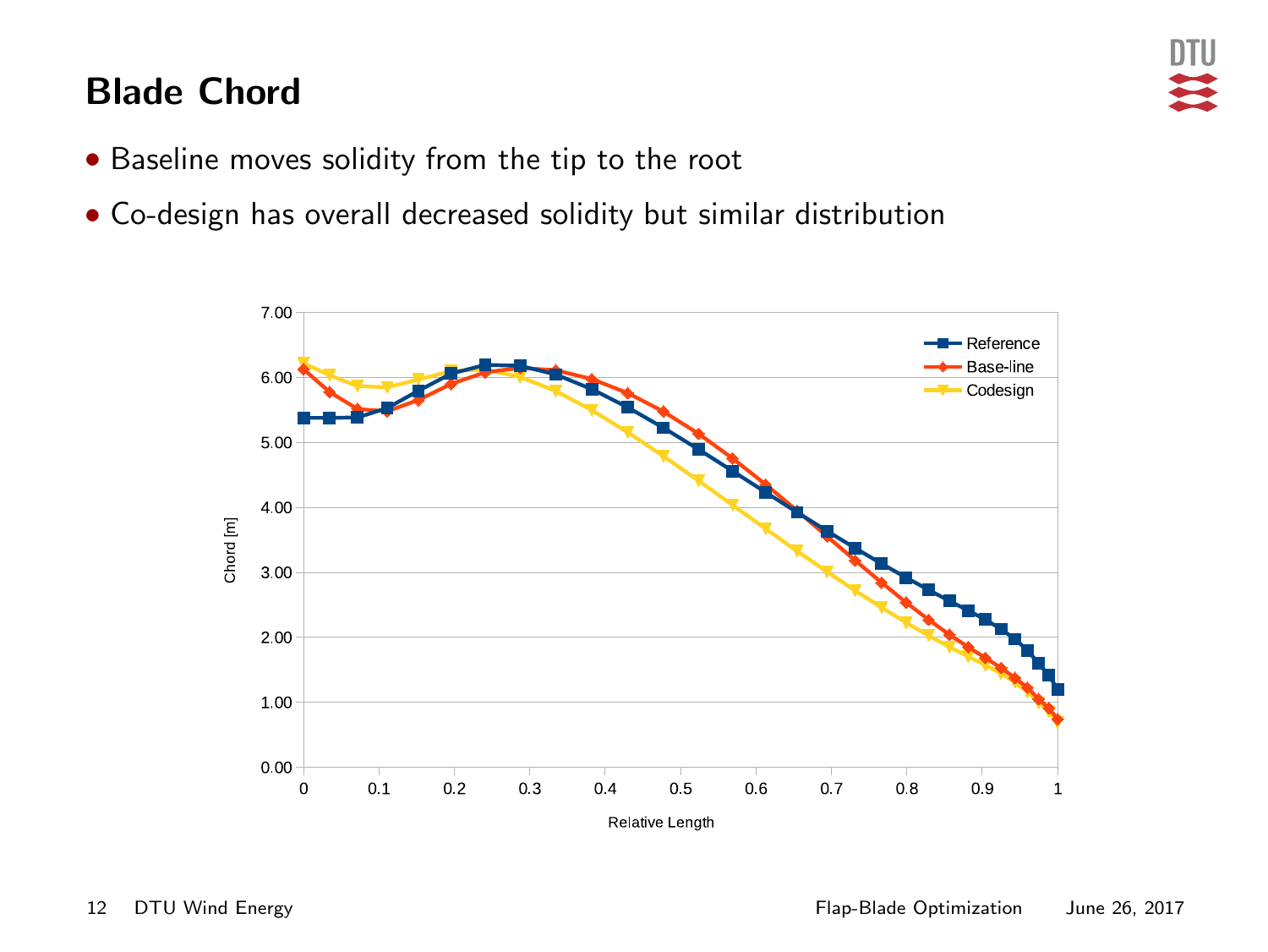#### Shear Center



- Forward shifted shear center introduces shear-twist coupling to reduce loads
- Co-design relies less on passive load alleviation



Relative Length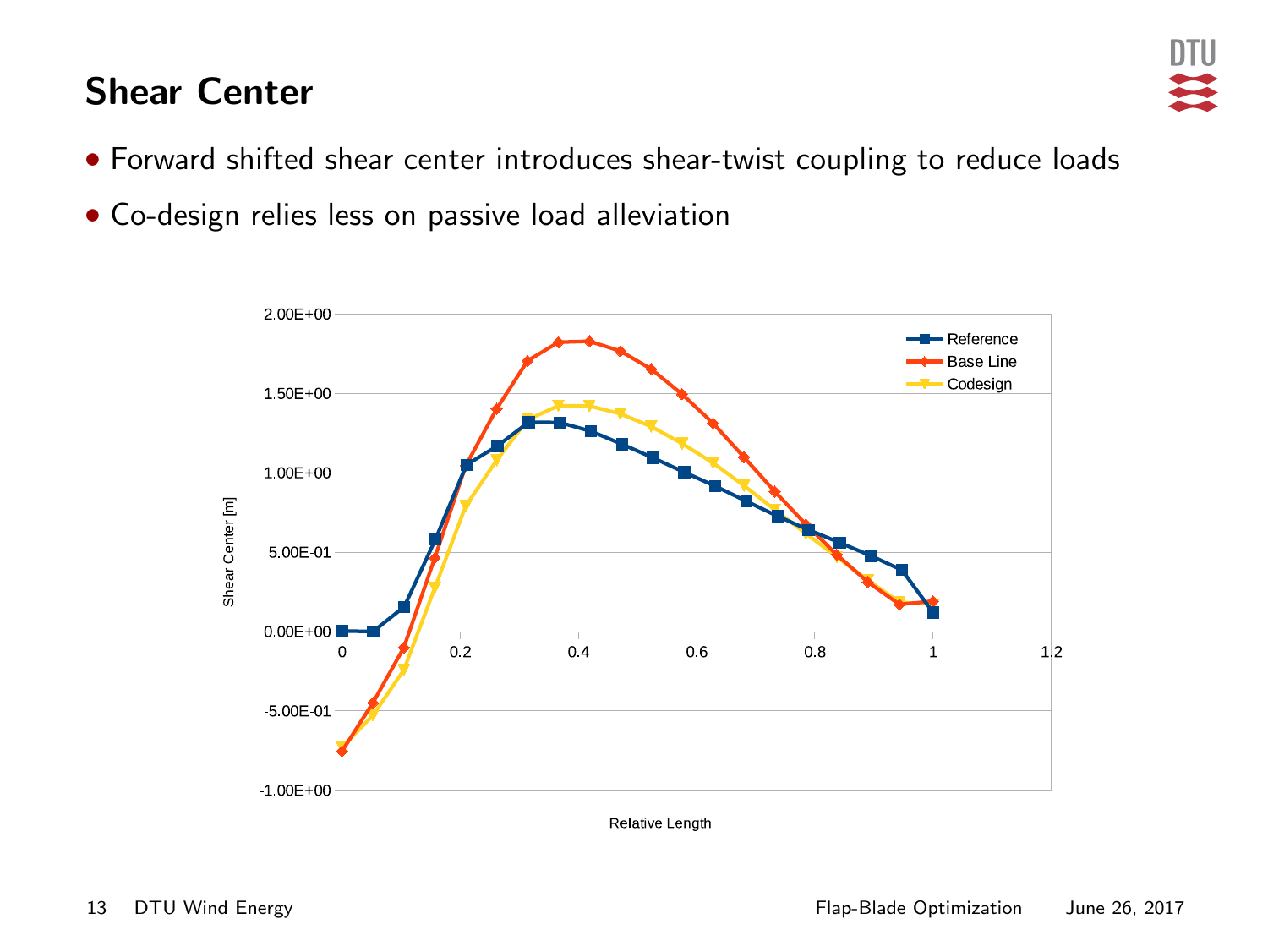#### Blade Twist

• Overall flaps had little impact on the optimal twist distribution

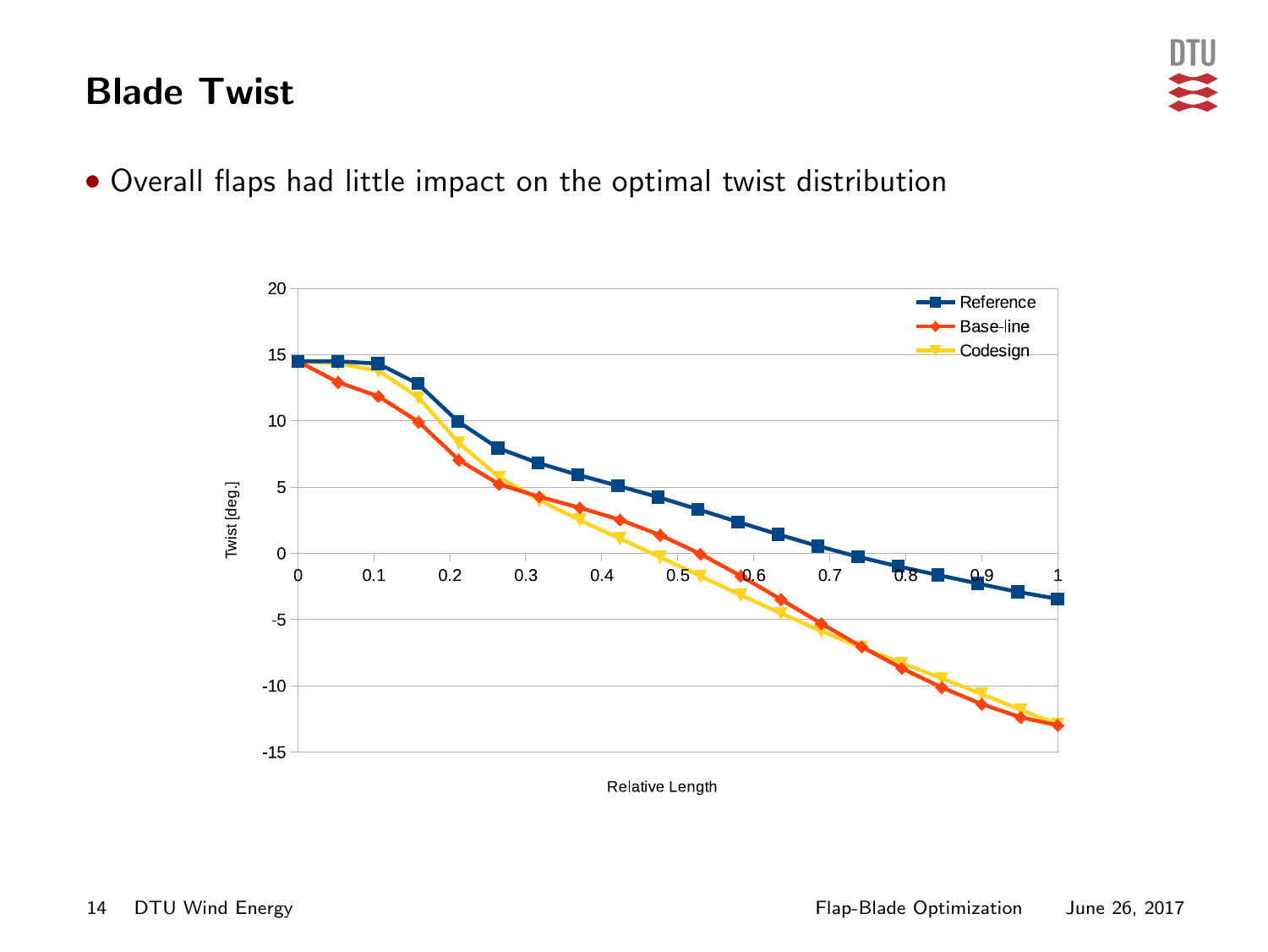### Many Design Parameters Unaffected



• Flaps had little impact on the following optimal design variables

- Prebend
- Relative thickness
- Mass
- Flapwise stiffness
- Torsional stiffness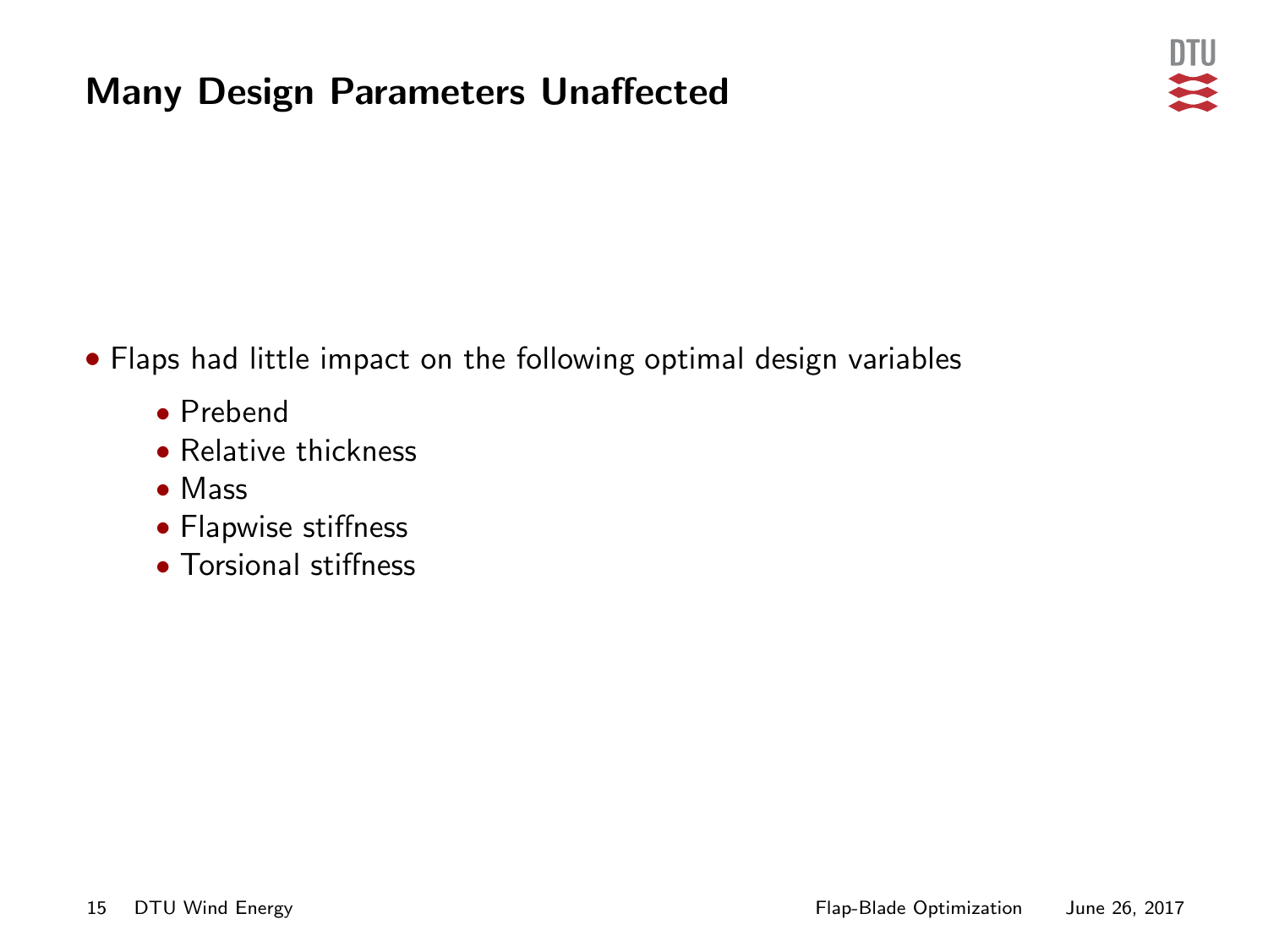### Flap Deflection



- Both start at negative angles, increase the decrease with increasing wind speed
- Co-design allowed more aggressive utilization of the flaps

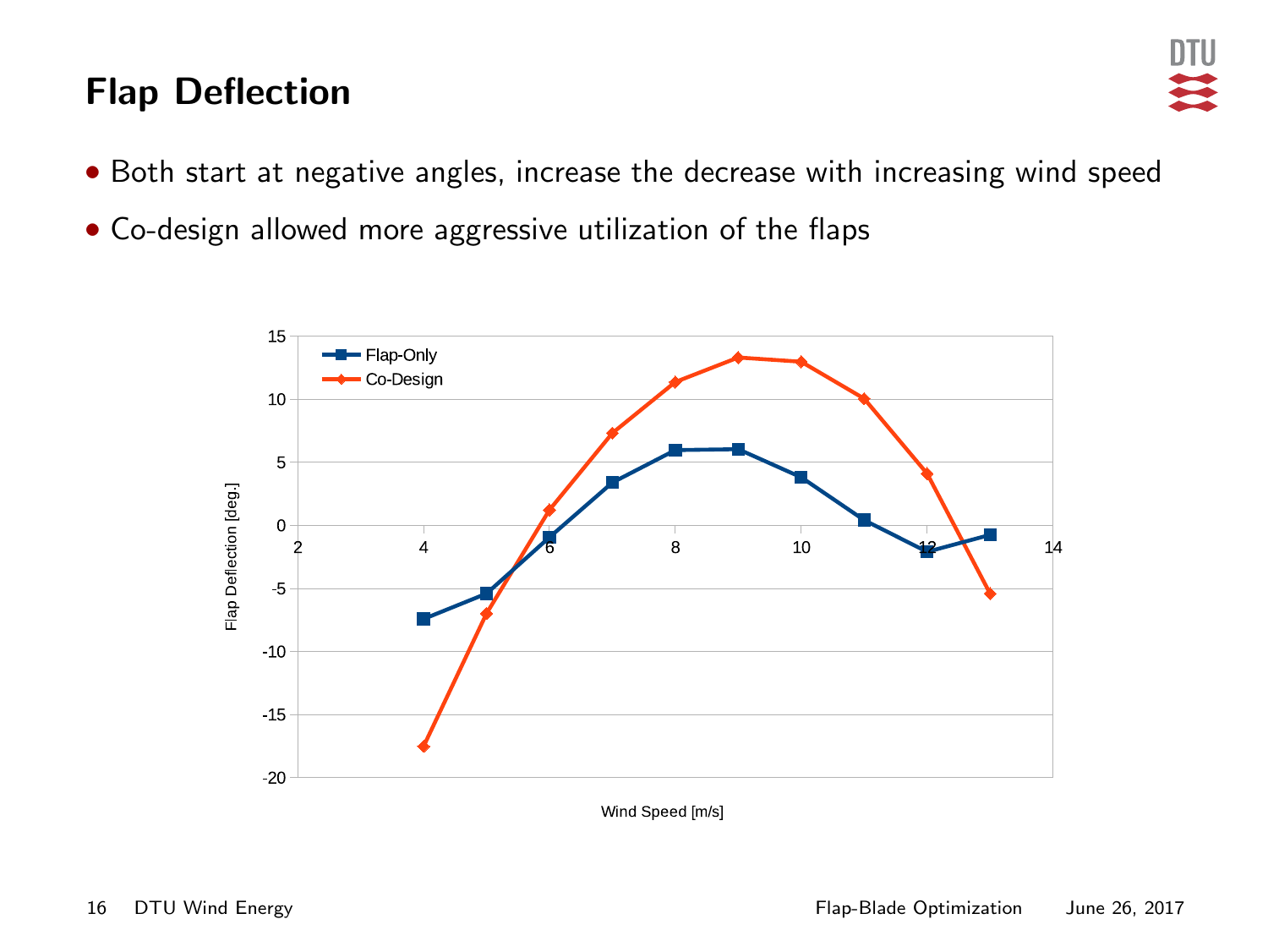#### Power



• Flaps improve power at low wind speeds, otherwise small

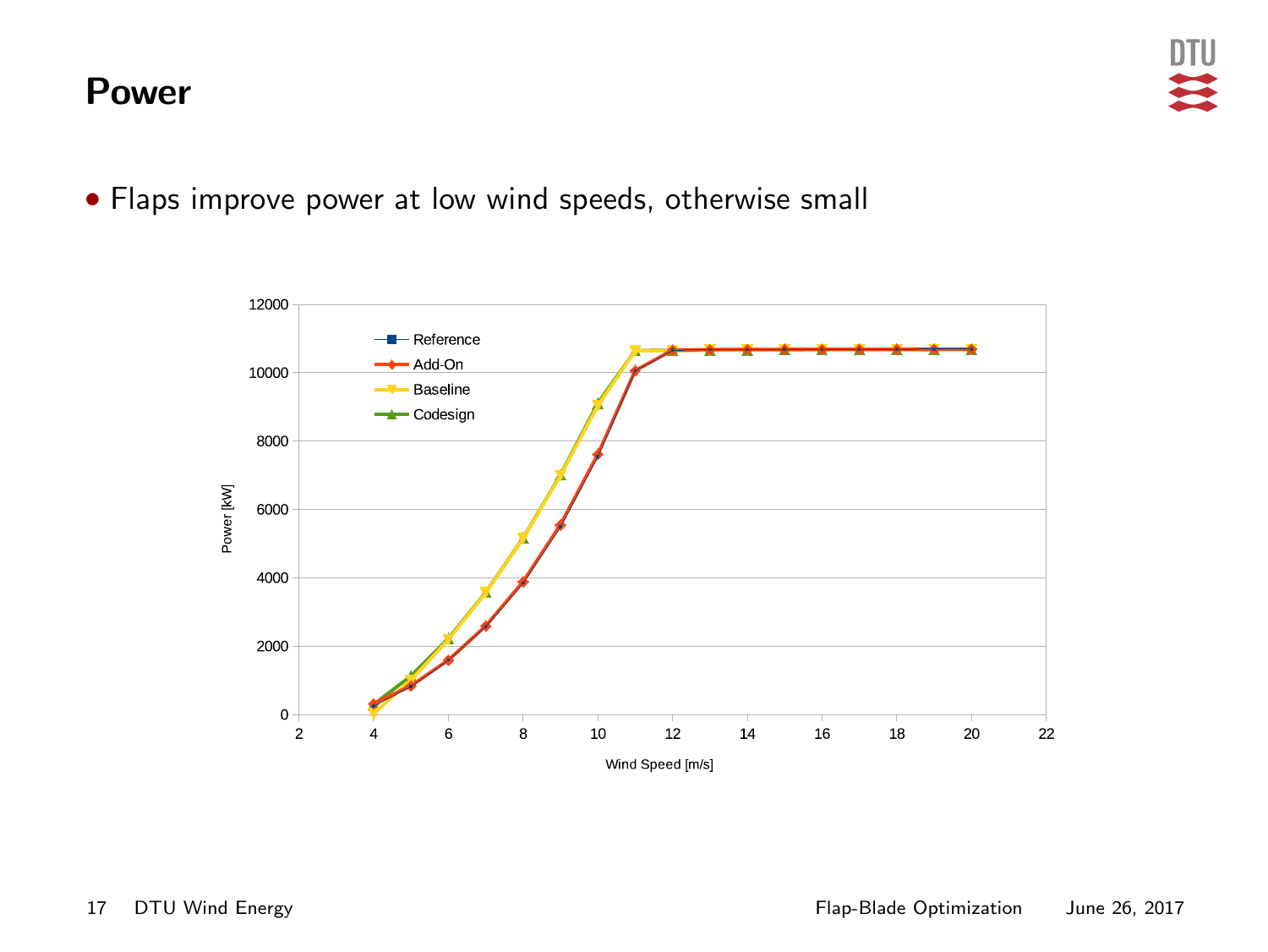#### Thrust

- As an add-on, peak thrust is the same, mixed otherwise
- Flaps reduce the thrust in the co-design

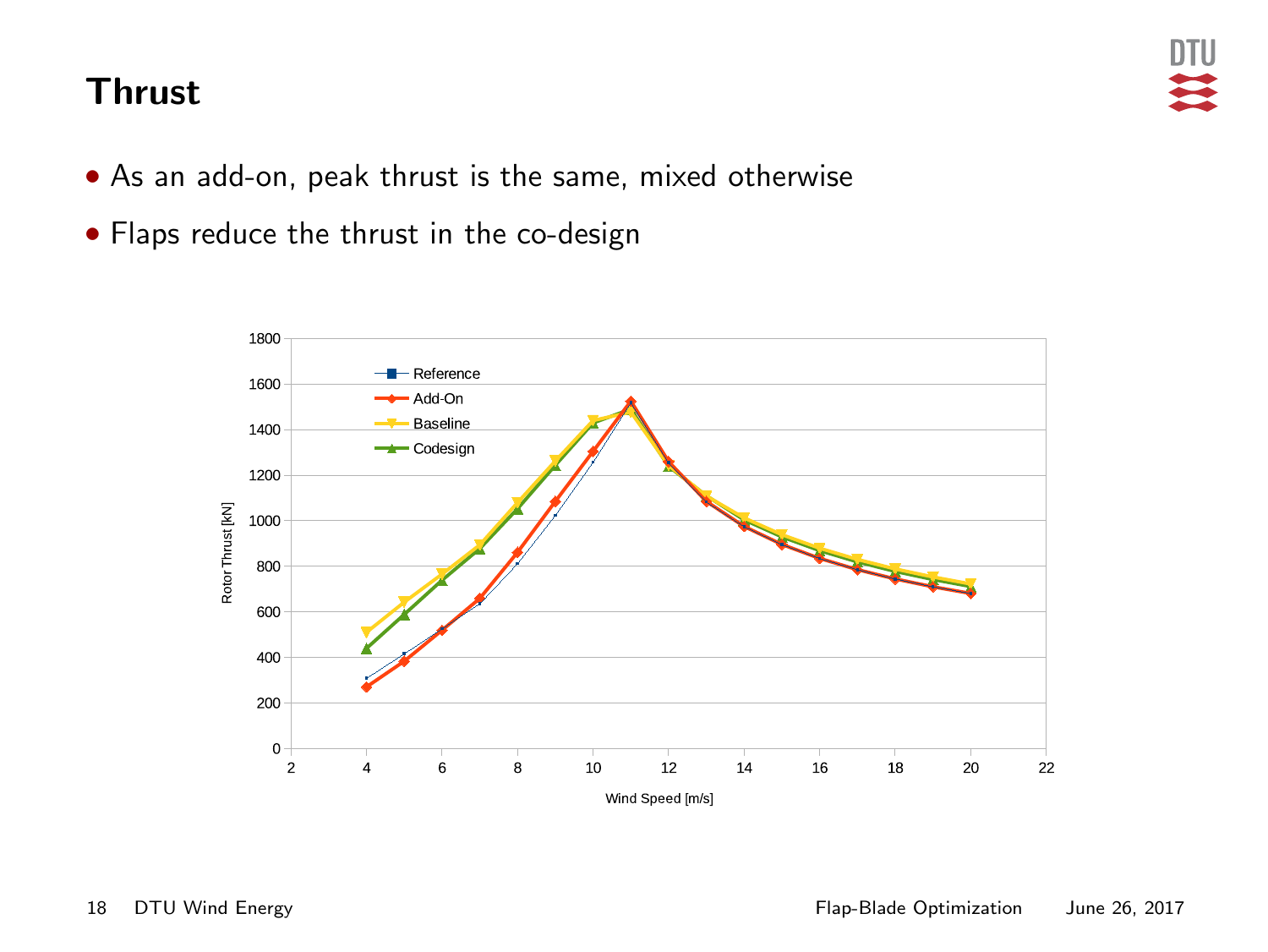#### Bending Moment

- As an add-on, peak moment is the same, mixed otherwise
- Flaps reduce the moment in the co-design

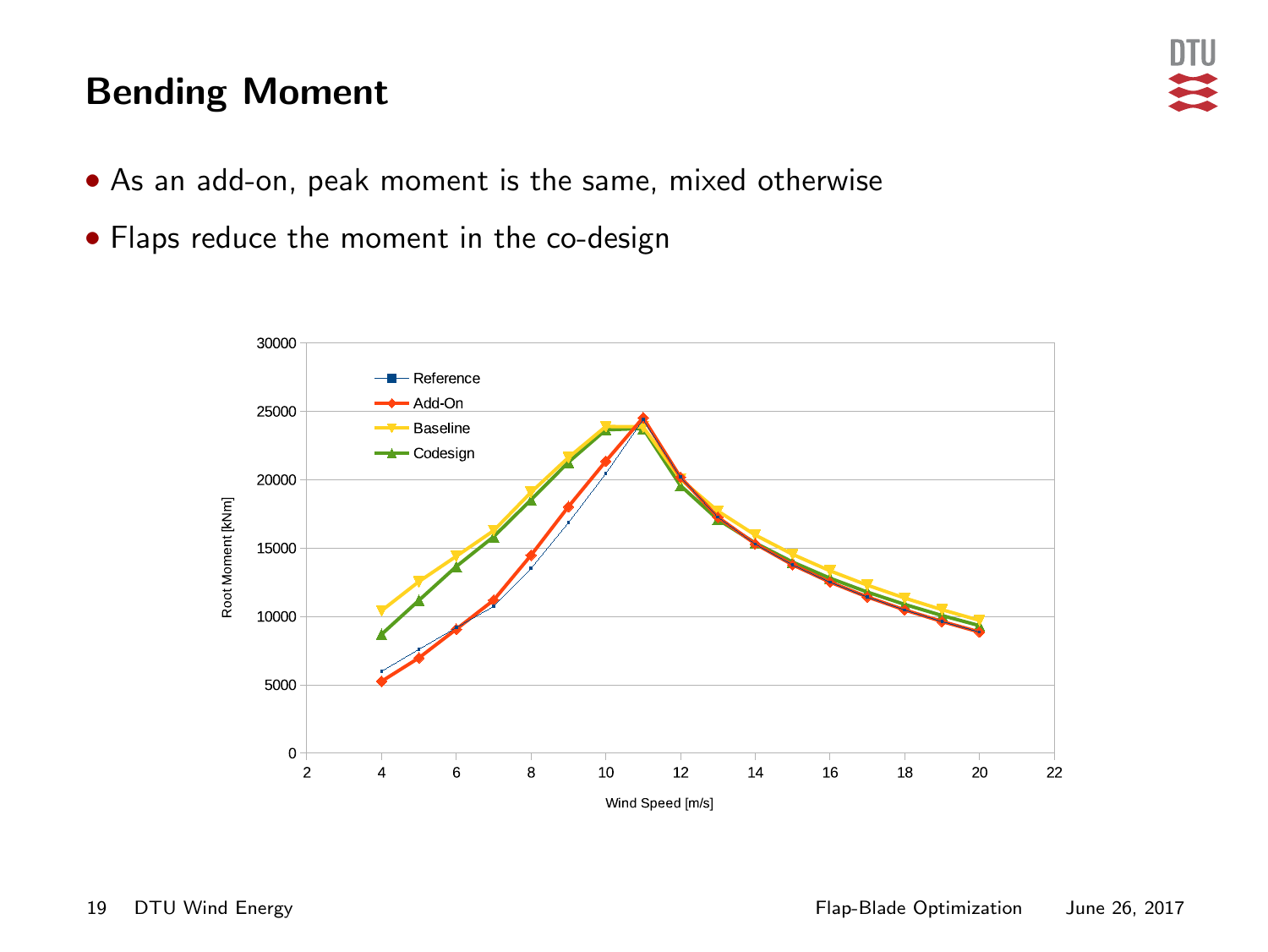#### Tip Deflection

- As an add-on, little change
- Co-design: Higher deflection, then flap is used for peak-shaving



Wind Speed [m/s]

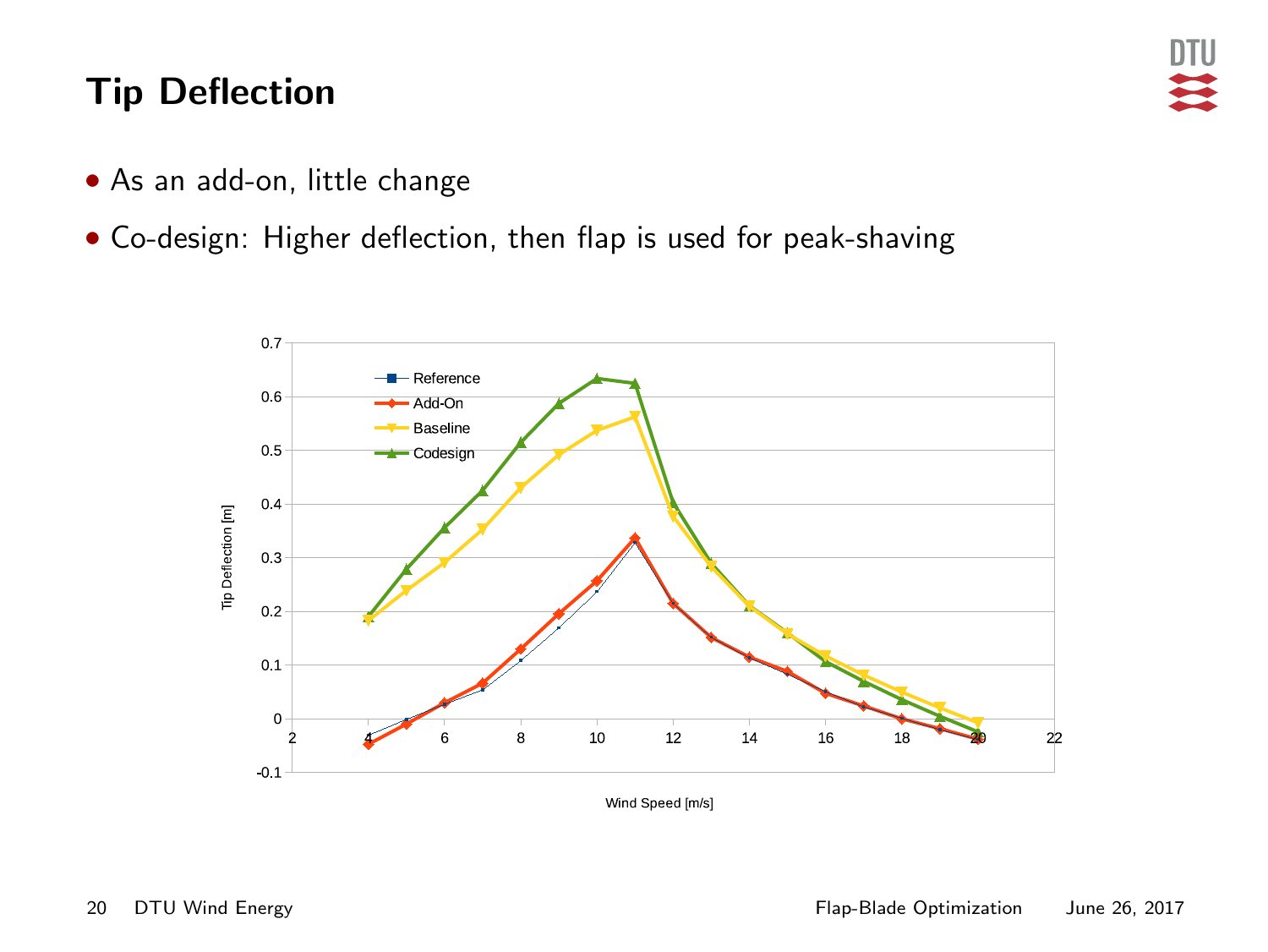#### **Conclusions**

- Add-on solution will give 0.5% improvement in AEP
- Co-design increases the AEP by  $1\%$ 
	- Load control allows lower solidity (lower bound on loading)
	- Flaps used to increase loading where there is capacity
- Optimal load alleviation is quadratic with increasing wind speed
	- Active strategies are better than passive strategies
	- Co-design shows that only modest passive load alleviation is utilized
- Co-design has improved power, reduced loads and peak shaving capabilities
	- Flaps increase the power at low wind speeds
	- Flaps reduce the thrust and bending moments in co-design
	- Flaps increase the tip deflection, but attenuate at peak loading